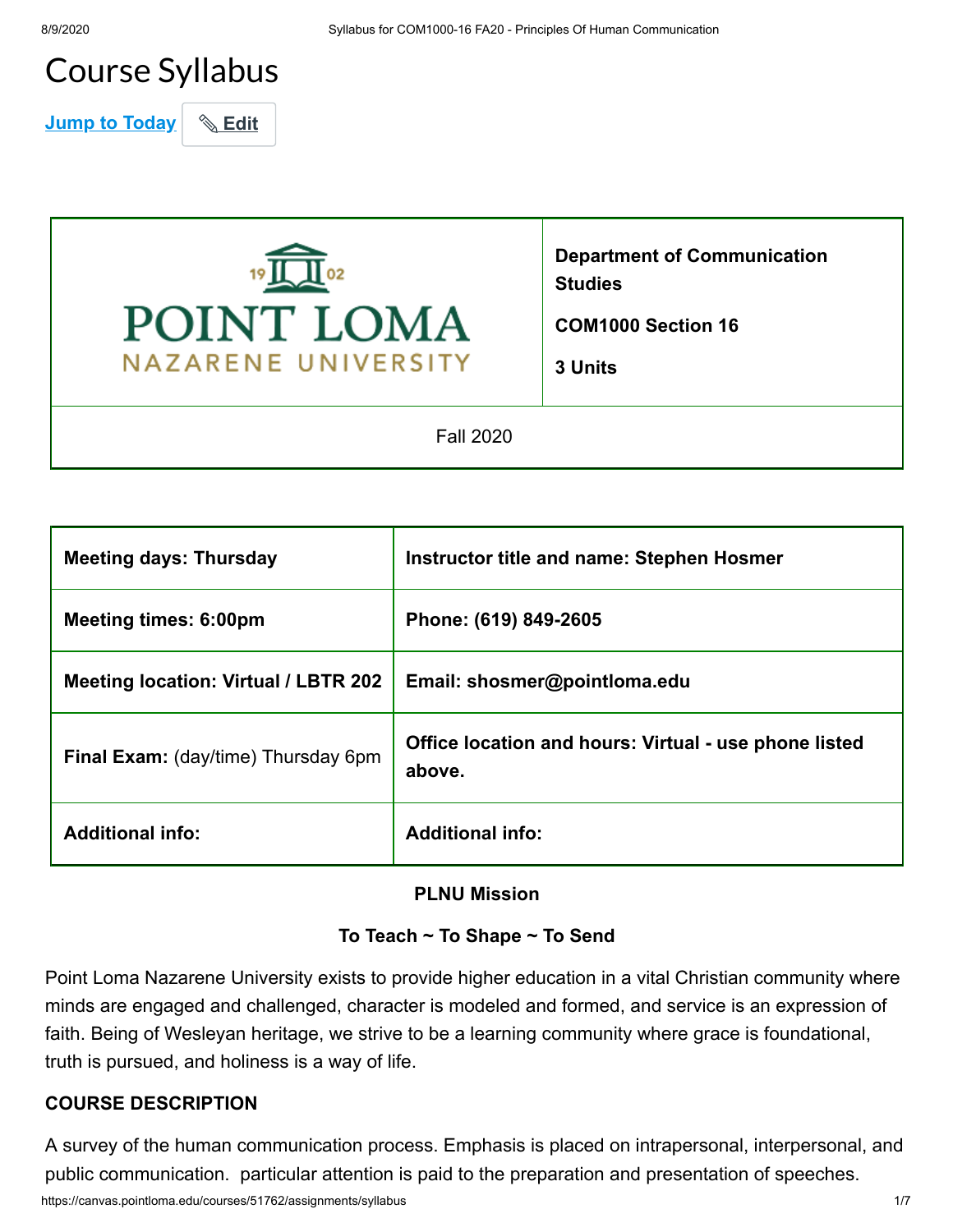#### **COURSE LEARNING OUTCOMES**

At the end of the course, you should be able to do the following:

- 1. Describe and discuss the process of human communication.
- 2. Identify and explain the basic components of an effective speech.
- 3. Interact competently in dyadic and small group experience.
- 4. Construct and deliver informational, persuasive, and group speeches.

#### **REQUIRED TEXTS AND RECOMMENDED STUDY RESOURCES**

Berko, R.M., Wolvin, A. D. & Wolvin, D. R. *Communicating: A social and career focus.* (12 Ed.). New York: Houghton Mifflin Company.

# **COURSE CREDIT HOUR INFORMATION**

In the interest of providing sufficient time to accomplish the stated Course Learning Outcomes, this class meets the PLNU credit hour policy for a 3 unit class. Specific details about how the class meets the credit hour requirement can be provided upon request. (Based on 37.5 hours of student engagement per credit hour.)

| Category                                                    | <b>Time Expectation in Hours</b> |
|-------------------------------------------------------------|----------------------------------|
| <b>Online Participation in Discussions, Groups,</b><br>etc. | 22.5                             |
| <b>Reading Assignments</b>                                  | 22.5                             |
| <b>Written Assignments</b>                                  | 15.5                             |
| <b>Other Assignments &amp; Learning Activities</b>          | 48                               |
| Quizzes, Surveys                                            | 4                                |
| <b>Total Hours</b>                                          | 112.5                            |

# **Distribution of Student Learning Hours**

#### **COURSE SCHEDULE AND ASSIGNMENTS**

|                                      | Assignments                                   |    | Points Percent |
|--------------------------------------|-----------------------------------------------|----|----------------|
|                                      | Minor Speeches                                |    |                |
|                                      | <b>Introduction Speech</b>                    | 25 | 2.50%          |
|                                      | Current Events (3 minutes) (3 at 25 pts each) | 75 | 7.50%          |
|                                      |                                               |    |                |
| Discussion (10 topics at 5 pts each) |                                               | 50 | 5.00%          |
|                                      |                                               |    |                |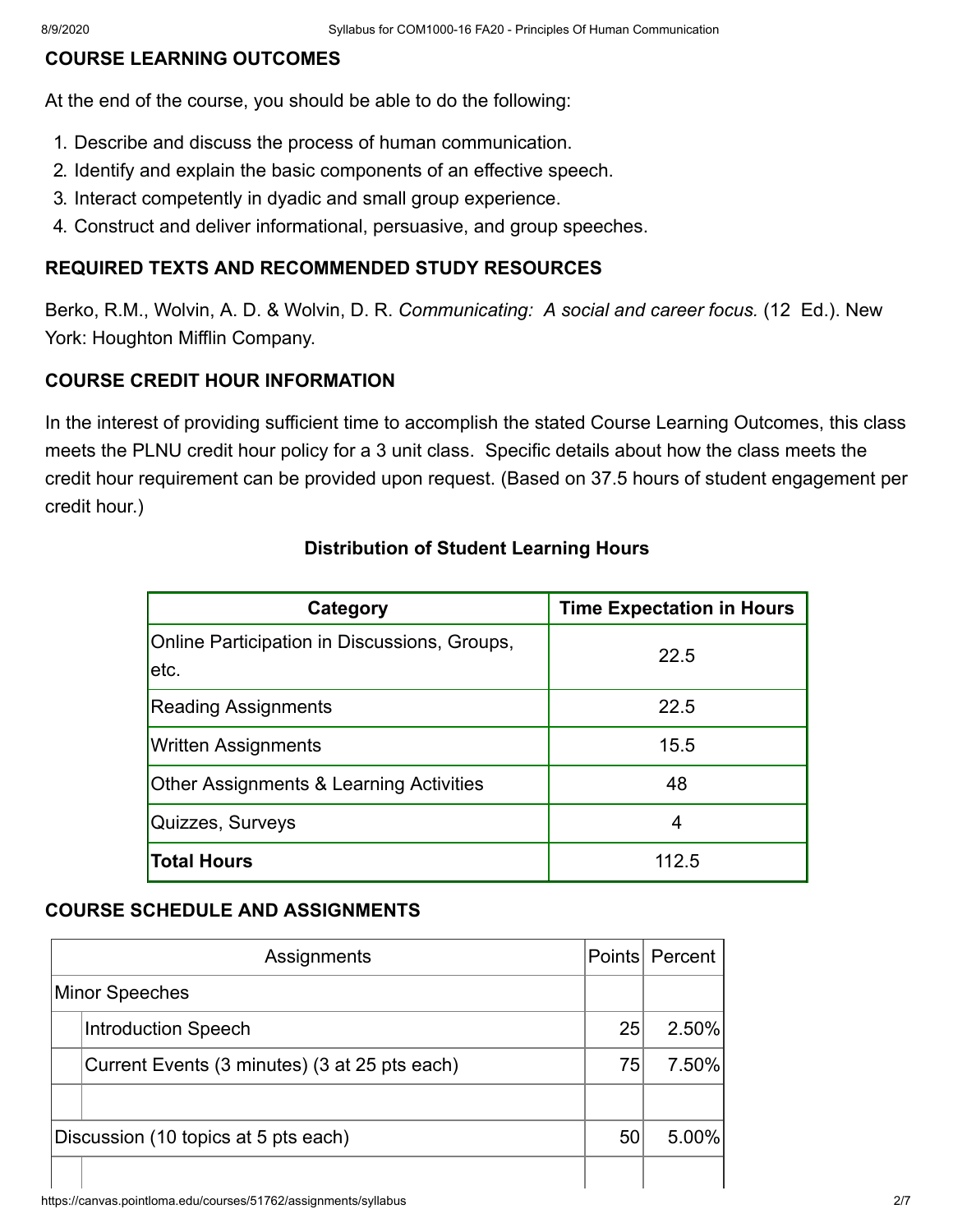|       | <b>Major Speeches</b>      |     |              |
|-------|----------------------------|-----|--------------|
|       | Informative                | 125 | 12.50%       |
|       | Persuasive                 | 125 | 12.50%       |
|       | <b>Group Presentation</b>  | 125 | 12.50%       |
|       |                            |     | 0.00%        |
|       | Quizzes (3 at 50 pts each) | 150 | 15.00%       |
|       |                            |     |              |
|       | Assignments                |     |              |
|       | Com Analysis 1             | 50  | 5.00%        |
|       | <b>Com Analysis 2</b>      | 50  | 5.00%        |
|       | Resume                     | 50  | 5.00%        |
|       | Job Interview              | 50  | 5.00%        |
|       |                            |     |              |
| Final |                            | 125 | 12.50%       |
|       | Total                      |     | 1000 100.00% |

# **ASSESSMENT AND GRADING**

Student grades will be posted in the Canvas grade book no later than midnight on Tuesday of each week beginning in Week Two of this course. It is important to read the comments posted in the grade book as these comments are intended to help students improve their work. Final grades will be posted within one week of the end of the class. Grades will be based on the following:

| A        |         |                             |               |  |
|----------|---------|-----------------------------|---------------|--|
| A 93-100 |         |                             |               |  |
| A-90-92  |         | B 83-86   C 73-76   D 63-66 |               |  |
|          | B-80-82 | $C - 70 - 72$               | $D - 60 - 62$ |  |

# **Standard Grade Scale Based on Percentages**

#### **STATE AUTHORIZATION**

State authorization is a formal determination by a state that Point Loma Nazarene University is approved to conduct activities regulated by that state. In certain states outside California, Point Loma Nazarene University is not authorized to enroll online (distance education) students. If a student moves to another state after admission to the program and/or enrollment in an online course, continuation within the program and/or course will depend on whether Point Loma Nazarene University is authorized to offer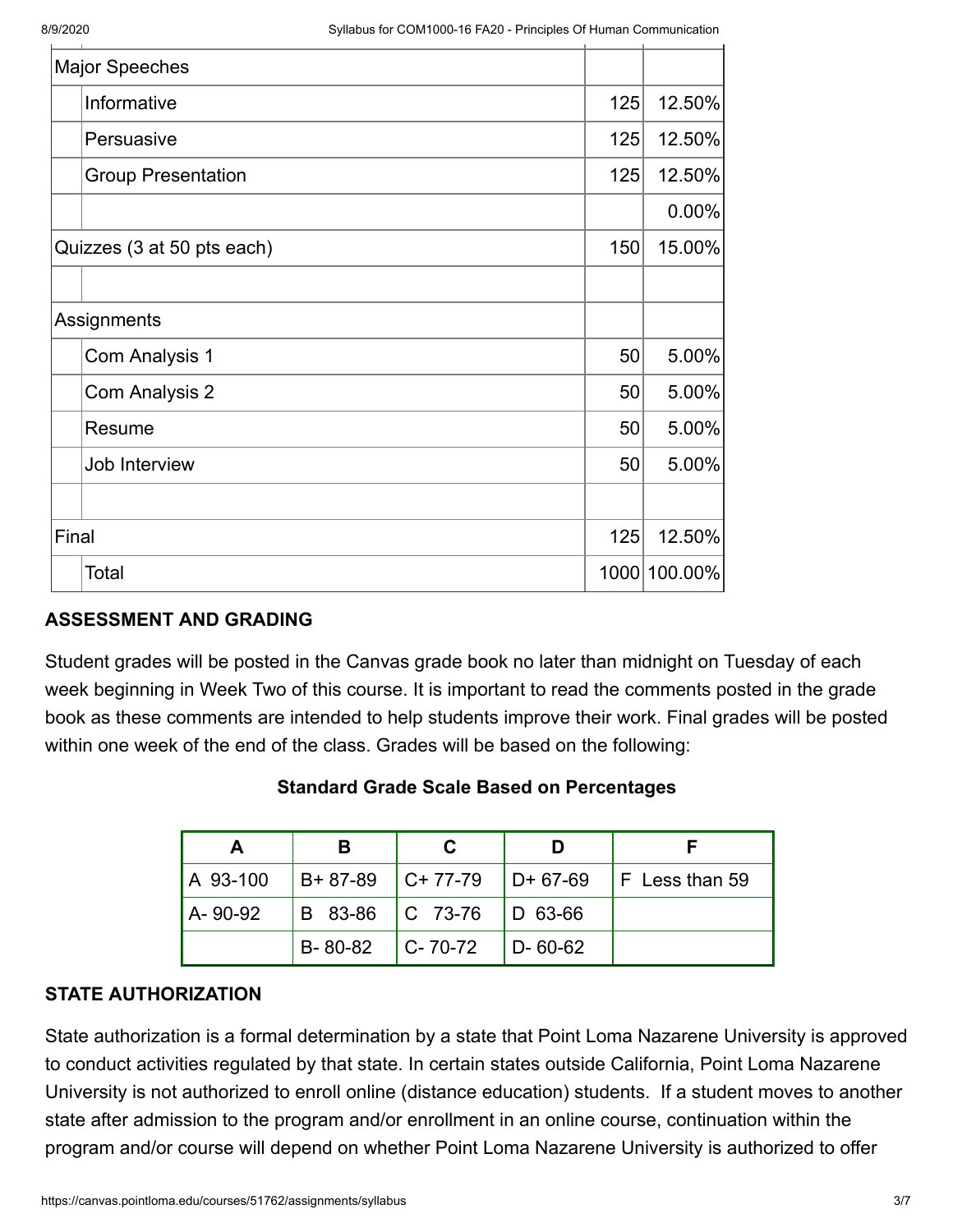distance education courses in that state. It is the student's responsibility to notify the institution of any change in his or her physical location. Refer to the map on **State Authorization [\(https://www.pointloma.edu/offices/office-institutional-effectiveness-research/disclosures\)](https://www.pointloma.edu/offices/office-institutional-effectiveness-research/disclosures)** to view which states allow online (distance education) outside of California.

#### **INCOMPLETES AND LATE ASSIGNMENTS**

All assignments are to be submitted/turned in by the beginning of the class session when they are due including assignments posted in Canvas. Incompletes will only be assigned in extremely unusual circumstances.

# **PLNU COPYRIGHT POLICY**

Point Loma Nazarene University, as a non-profit educational institution, is entitled by law to use materials protected by the US Copyright Act for classroom education. Any use of those materials outside the class may violate the law.

# **PLNU ACADEMIC HONESTY POLICY**

Students should demonstrate academic honesty by doing original work and by giving appropriate credit to the ideas of others. Academic dishonesty is the act of presenting information, ideas, and/or concepts as one's own when in reality they are the results of another person's creativity and effort. A faculty member who believes a situation involving academic dishonesty has been detected may assign a failing grade for that assignment or examination, or, depending on the seriousness of the offense, for the course. Faculty should follow and students may appeal using the procedure in the university Catalog. See **Academic Policies [\(http://catalog.pointloma.edu/content.php?catoid=18&navoid=1278\)](http://catalog.pointloma.edu/content.php?catoid=18&navoid=1278)** for definitions of kinds of academic dishonesty and for further policy information.

# **PLNU ACADEMIC ACCOMMODATIONS POLICY**

While all students are expected to meet the minimum standards for completion of this course as established by the instructor, students with disabilities may require academic adjustments, modifications or auxiliary aids/services. At Point Loma Nazarene University (PLNU), these students are requested to register with the Disability Resource Center (DRC), located in the Bond Academic Center. (**DRC@pointloma.edu [\(https://mail.google.com/mail/?view=cm&fs=1&tf=1&to=DRC@pointloma.edu\)](https://mail.google.com/mail/?view=cm&fs=1&tf=1&to=DRC@pointloma.edu)** or 619-849-2486). The DRC's policies and procedures for assisting such students in the development of an appropriate academic adjustment plan (AP) allows PLNU to comply with Section 504 of the Rehabilitation Act and the Americans with Disabilities Act. Section 504 (a) prohibits discrimination against students with special needs and guarantees all qualified students equal access to and benefits of PLNU programs and activities. After the student files the required documentation, the DRC, in conjunction with the student, will develop an AP to meet that student's specific learning needs. The DRC will thereafter email the student's AP to all faculty who teach courses in which the student is enrolled each semester. The AP must be implemented in all such courses.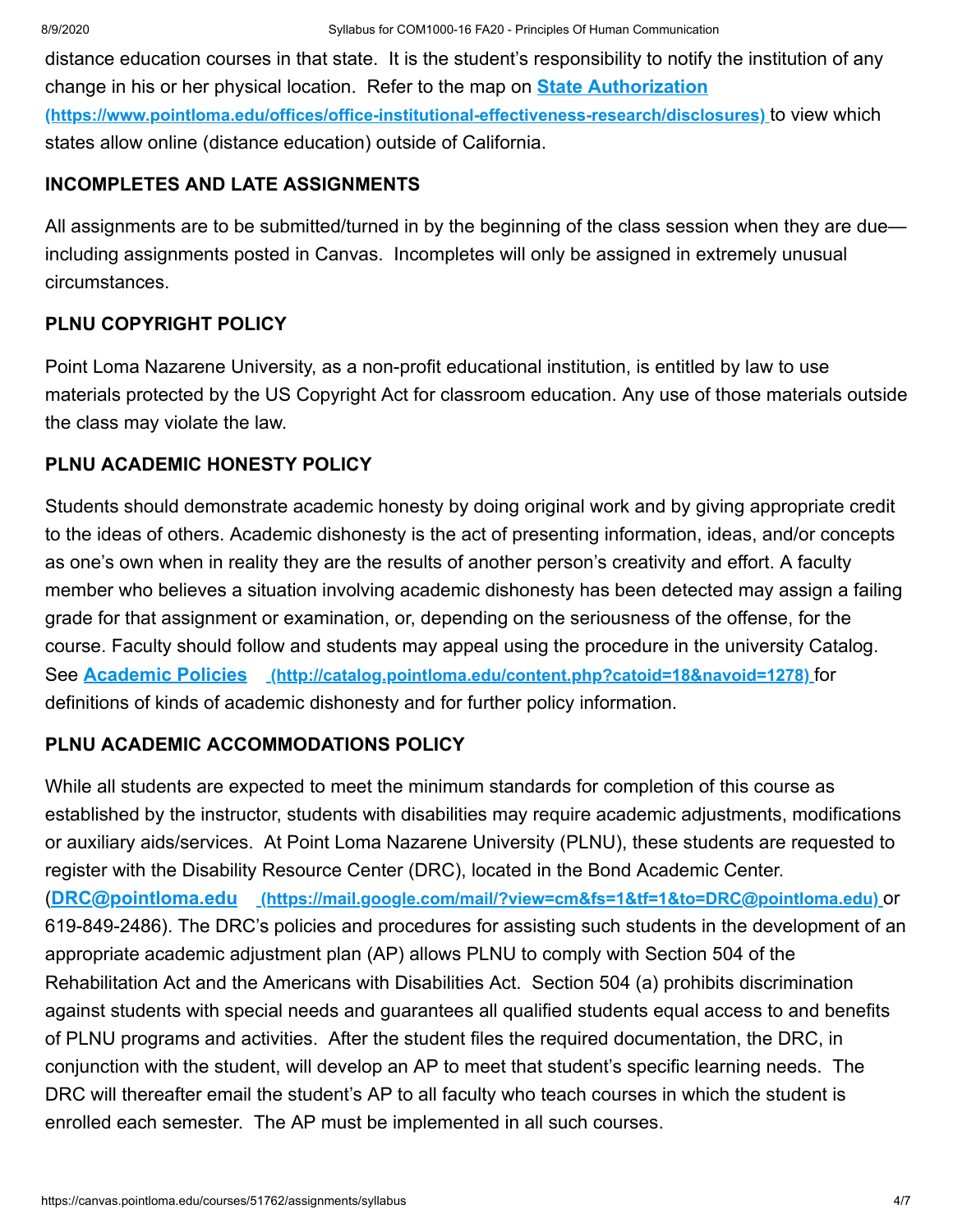If students do not wish to avail themselves of some or all of the elements of their AP in a particular course, it is the responsibility of those students to notify their professor in that course. PLNU highly recommends that DRC students speak with their professors during the first two weeks of each semester about the applicability of their AP in that particular course and/or if they do not desire to take advantage of some or all of the elements of their AP in that course.

# **PLNU ATTENDANCE AND PARTICIPATION POLICY**

Regular and punctual attendance at all synchronous class sessions is considered essential to optimum academic achievement. If the student is absent for more than 10 percent of class sessions (virtual or face-to-face), the faculty member will issue a written warning of de-enrollment. If the absences exceed 20 percent, the student may be de-enrolled without notice until the university drop date or, after that date, receive the appropriate grade for their work and participation. In some courses, a portion of the credit hour content will be delivered asynchronously and attendance will be determined by submitting the assignments by the posted due dates. See **Academic Policies**

**[\(http://catalog.pointloma.edu/content.php?catoid=18&navoid=1278\)](http://catalog.pointloma.edu/content.php?catoid=18&navoid=1278)** in the Undergraduate Academic Catalog. If absences exceed these limits but are due to university excused health issues, an exception will be granted.

# **Asynchronous Attendance/Participation Definition**

A day of attendance in asynchronous content is determined as contributing a substantive note, assignment, discussion, or submission by the posted due date. Failure to meet these standards will result in an absence for that day. Instructors will determine how many asynchronous attendance days are required each week.

# **SPIRITUAL CARE**

Please be aware PLNU strives to be a place where you grow as whole persons. To this end, we provide resources for our students to encounter God and grow in their Christian faith. If students have questions, a desire to meet with the chaplain or have prayer requests you can contact the **Office of Spiritual Development [\(https://www.pointloma.edu/offices/spiritual-development\)](https://www.pointloma.edu/offices/spiritual-development)**

# **USE OF TECHNOLOGY**

In order to be successful in the online environment, you'll need to meet the minimum technology and system requirements; please refer to the *Technology and System Requirements*  **[\(https://help.pointloma.edu/TDClient/1808/Portal/KB/ArticleDet?ID=108349\)](https://help.pointloma.edu/TDClient/1808/Portal/KB/ArticleDet?ID=108349)** information.

Problems with technology do not relieve you of the responsibility of participating, turning in your assignments, or completing your class work.

# **ASSIGNMENTS AT-A-GLANCE**

The table below lists our assignments and their due dates. Click on any assignment to review it.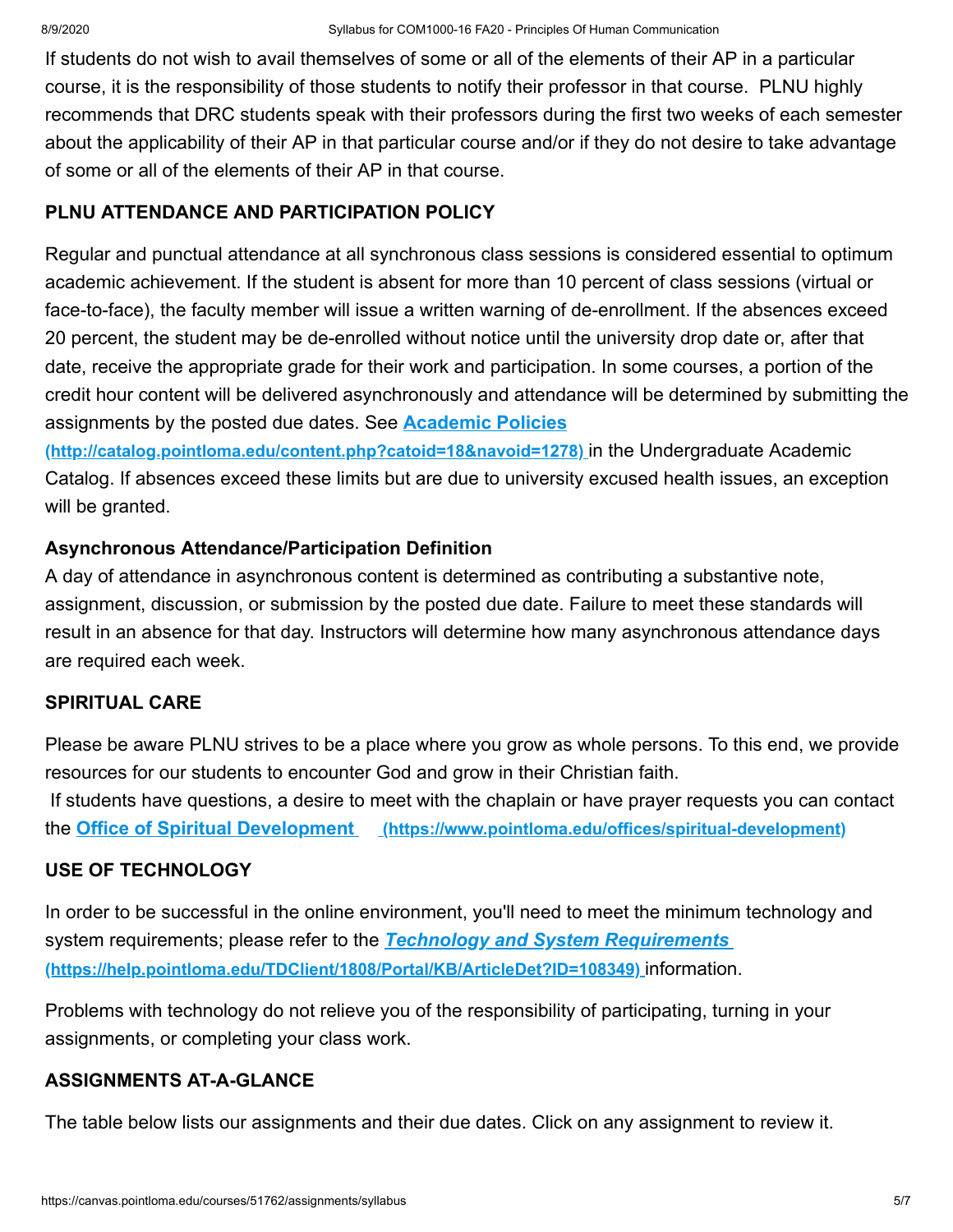# Course Summary:

| <b>Date</b>     | <b>Details</b>                                                                                                         |                |
|-----------------|------------------------------------------------------------------------------------------------------------------------|----------------|
| Tue Sep 1, 2020 | <b>A</b> Syllabus                                                                                                      | to do: 11:59pm |
|                 | <b>Com Analysis 1</b><br>國<br>(https://canvas.pointloma.edu/courses/51762/assignments/545382)                          |                |
|                 | <b>Com Analysis 2</b><br>國<br>(https://canvas.pointloma.edu/courses/51762/assignments/545484)                          |                |
|                 | <b>Current Events 1</b><br>國<br>(https://canvas.pointloma.edu/courses/51762/assignments/545505)                        |                |
|                 | <b>Current Events 2</b><br>國<br>(https://canvas.pointloma.edu/courses/51762/assignments/545506)                        |                |
|                 | <b>Current Events 3</b><br>國<br>(https://canvas.pointloma.edu/courses/51762/assignments/545507)                        |                |
|                 | <b>Electronic Communications</b><br>國<br>(https://canvas.pointloma.edu/courses/51762/assignments/545525)               |                |
|                 | <b>Group Presentation</b><br>國<br>(https://canvas.pointloma.edu/courses/51762/assignments/545339)                      |                |
|                 | <b>Informative Speaking</b><br>國<br>(https://canvas.pointloma.edu/courses/51762/assignments/545528)                    |                |
|                 | <b>Informative Speech</b><br>國<br>(https://canvas.pointloma.edu/courses/51762/assignments/544720)                      |                |
|                 | ぽん<br>Introduction (https://canvas.pointloma.edu/courses/51762/assignments/545504)                                     |                |
|                 | Job Interview (https://canvas.pointloma.edu/courses/51762/assignments/545381)<br>ا∛≡ا                                  |                |
|                 | Non-Verbal communication & Listening skills<br>國<br>(https://canvas.pointloma.edu/courses/51762/assignments/545512)    |                |
|                 | <b>Participating in Groups</b><br>國<br>(https://canvas.pointloma.edu/courses/51762/assignments/545549)                 |                |
|                 | 彫<br>Persuasion (https://canvas.pointloma.edu/courses/51762/assignments/545533)                                        |                |
|                 | <b>Persuasive Speech</b><br>國<br>(https://canvas.pointloma.edu/courses/51762/assignments/545334)                       |                |
|                 | <b>Planning the Message &amp; Organization</b><br>國<br>(https://canvas.pointloma.edu/courses/51762/assignments/545531) |                |
|                 | Presenting (https://canvas.pointloma.edu/courses/51762/assignments/545559)<br>診                                        |                |
|                 | <b>B</b> <u>Quiz - Ch 16 - Presenting</u>                                                                              |                |